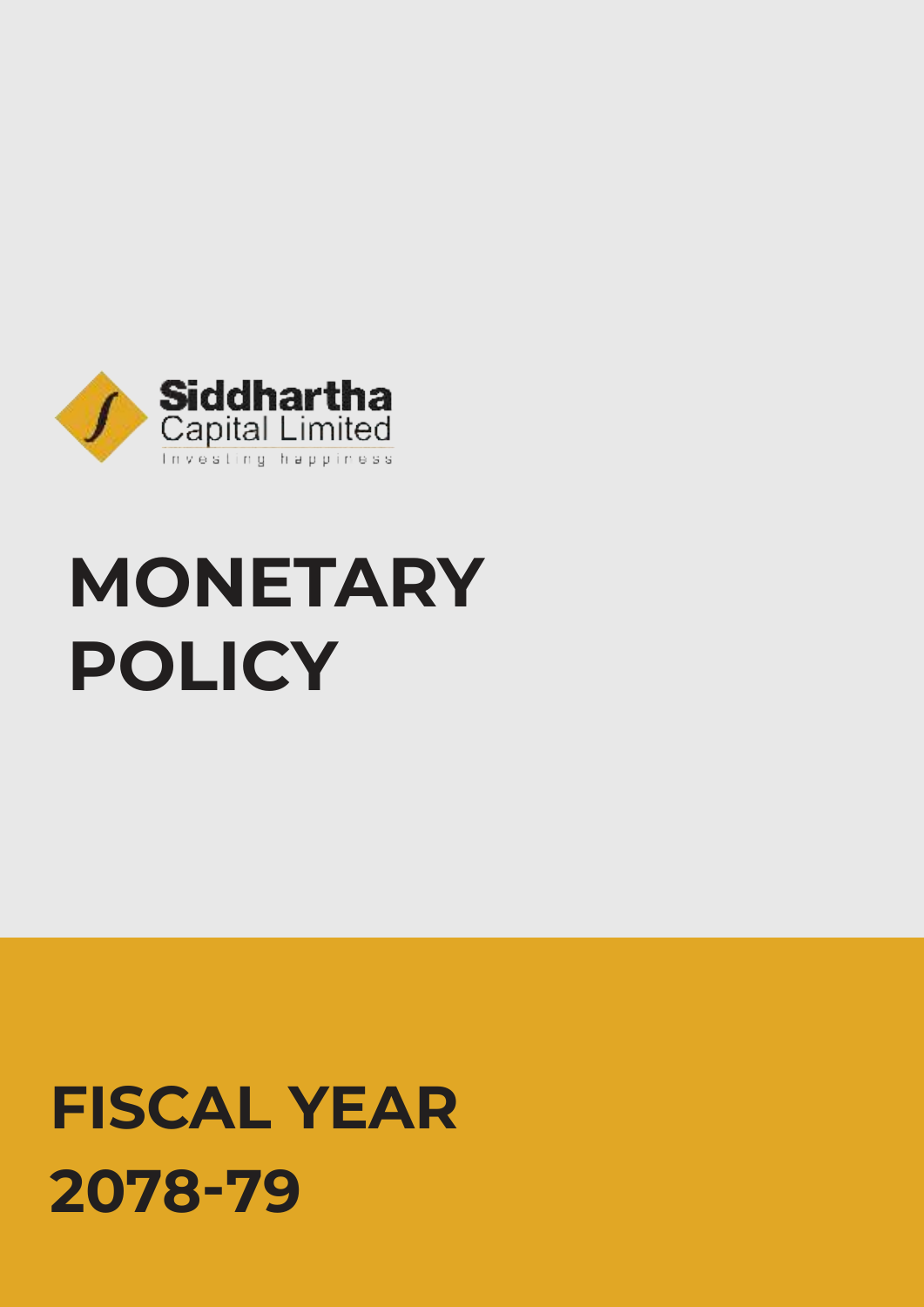**The major Highlights of the monetary policies are summarized below.**



#### **Monetary Policy Target:**

#### **Instruments to Meet Monetary Objectives**

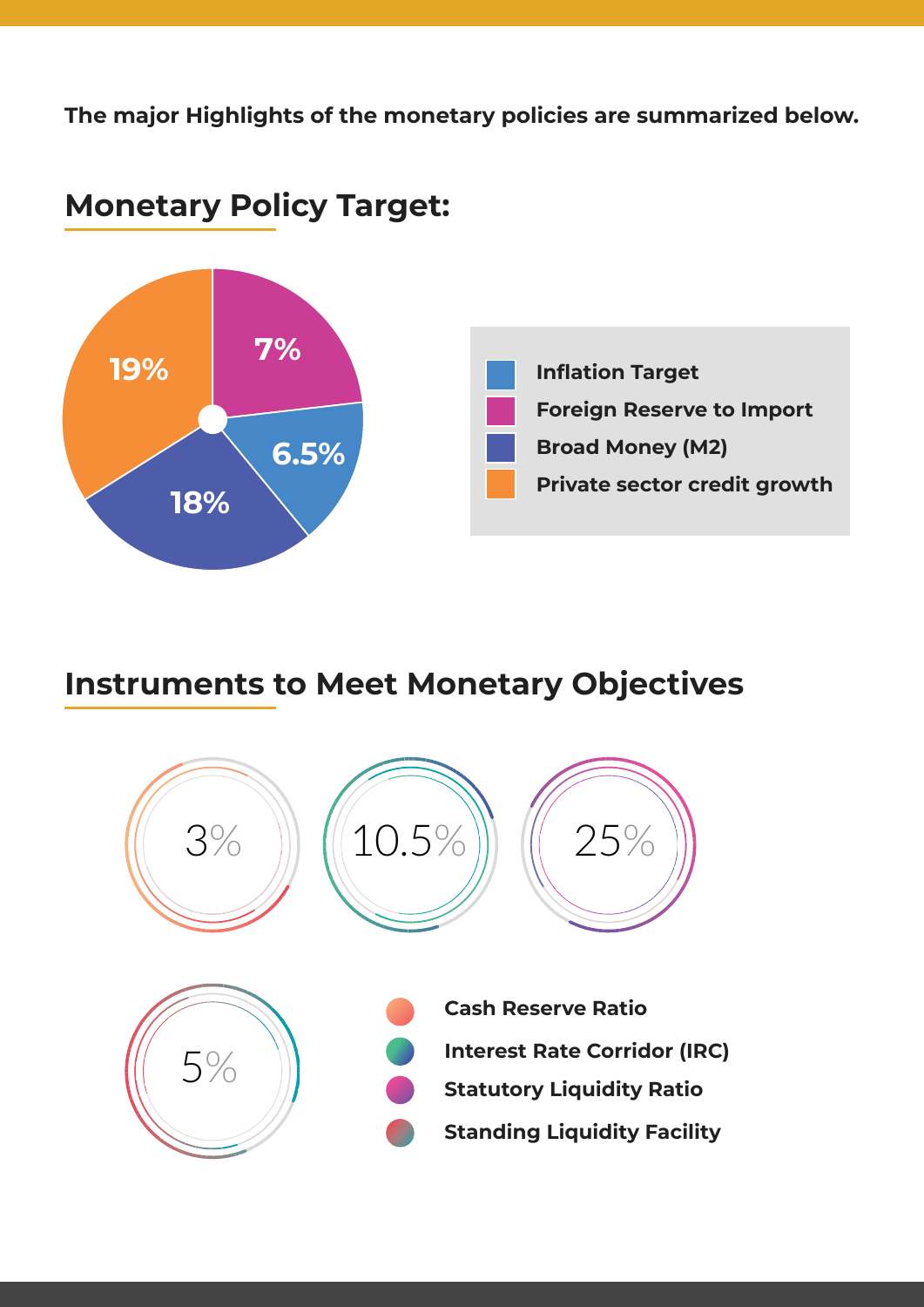#### **Instruments to Meet Monetary Objectives**





#### **Policies Addressed**



#### **Money Source:**

- . All BFI's including whole sale micro finance can issue debenture up to 25 percent of their paid up capital.
- Remittance inflow through foreign employment shall get additional 1% interest, if the same is deposited in banks.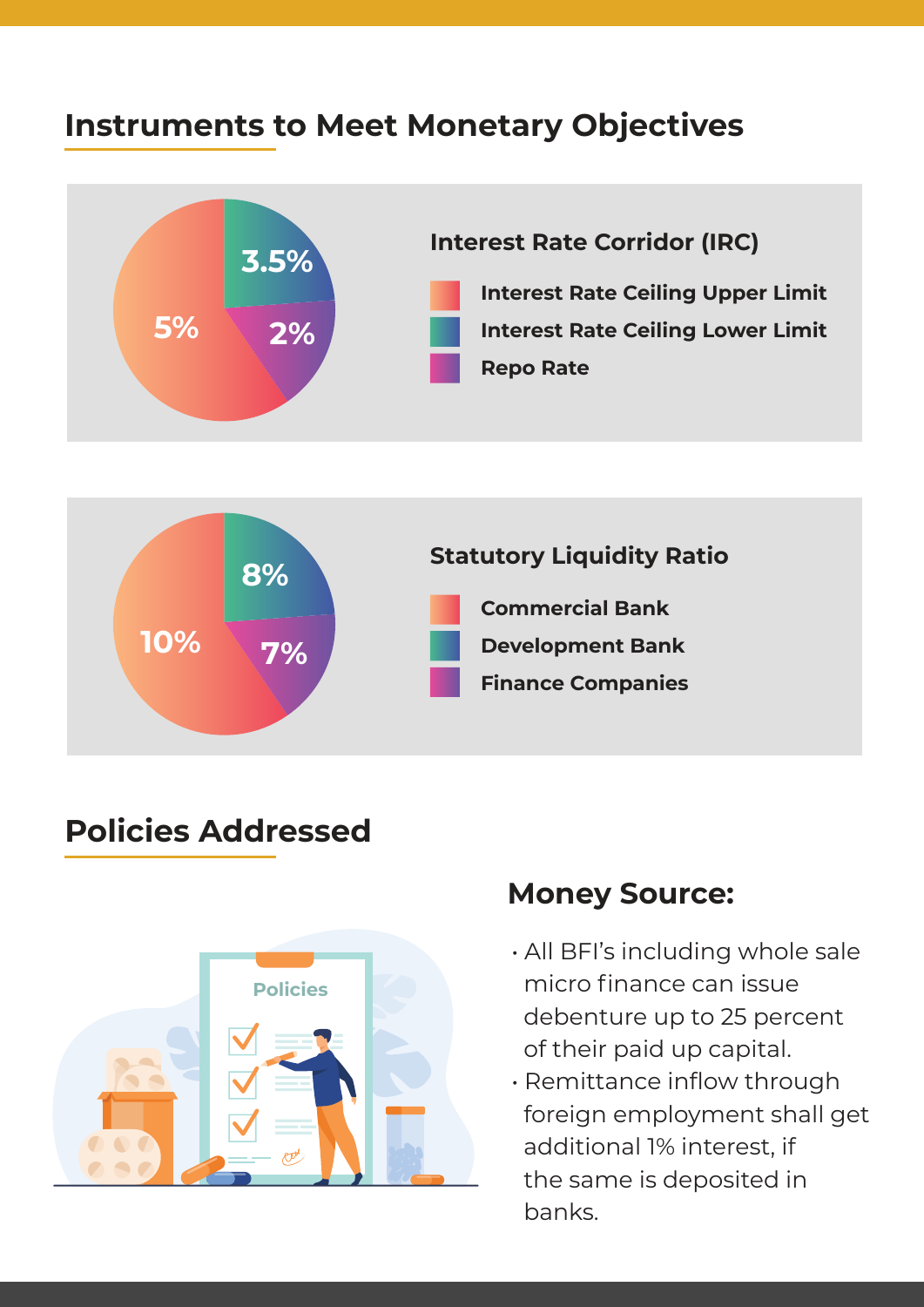#### **Loan Disbursement**

Commercial banks should at least disburse 15% of their loans, less than 1 Crores at - Energy, Agriculture, SME & MSME's

#### **Deprived Sector Lending**

- $\cdot$  Loan disbursed to self-entrepreneurs up to 15 lakhs who have lost their job in tourism sector due COVID 19 pandemic can be categorised as Deprived sector loan.
- $\cdot$  Hire Purchase loan up to 25 lakh availed by self-entrepreneurs for the purpose of utilizing such loans in the business can be categorized as deprived sector loan.
- $\cdot$  Loan against collateral up to 20 lakh availed by women entrepreneurs for micro industry and for self-employment can be categorized as deprived sector lending; however such loans must be insured.
- $\cdot$  Loan up to 20 lakh availed for actual agricultural purpose can be categorized as deprived sector lending; however such loans must be insured.

#### **Economic Recovery Programmes**

- 1. For the recovery of industries hit due to the impact of COVID 19 pandemic, loan refinancing package shall be continued as addressed in the previous monetary policy.
- 2. Industries affected by COVID 19 pandemic such as - tourism,

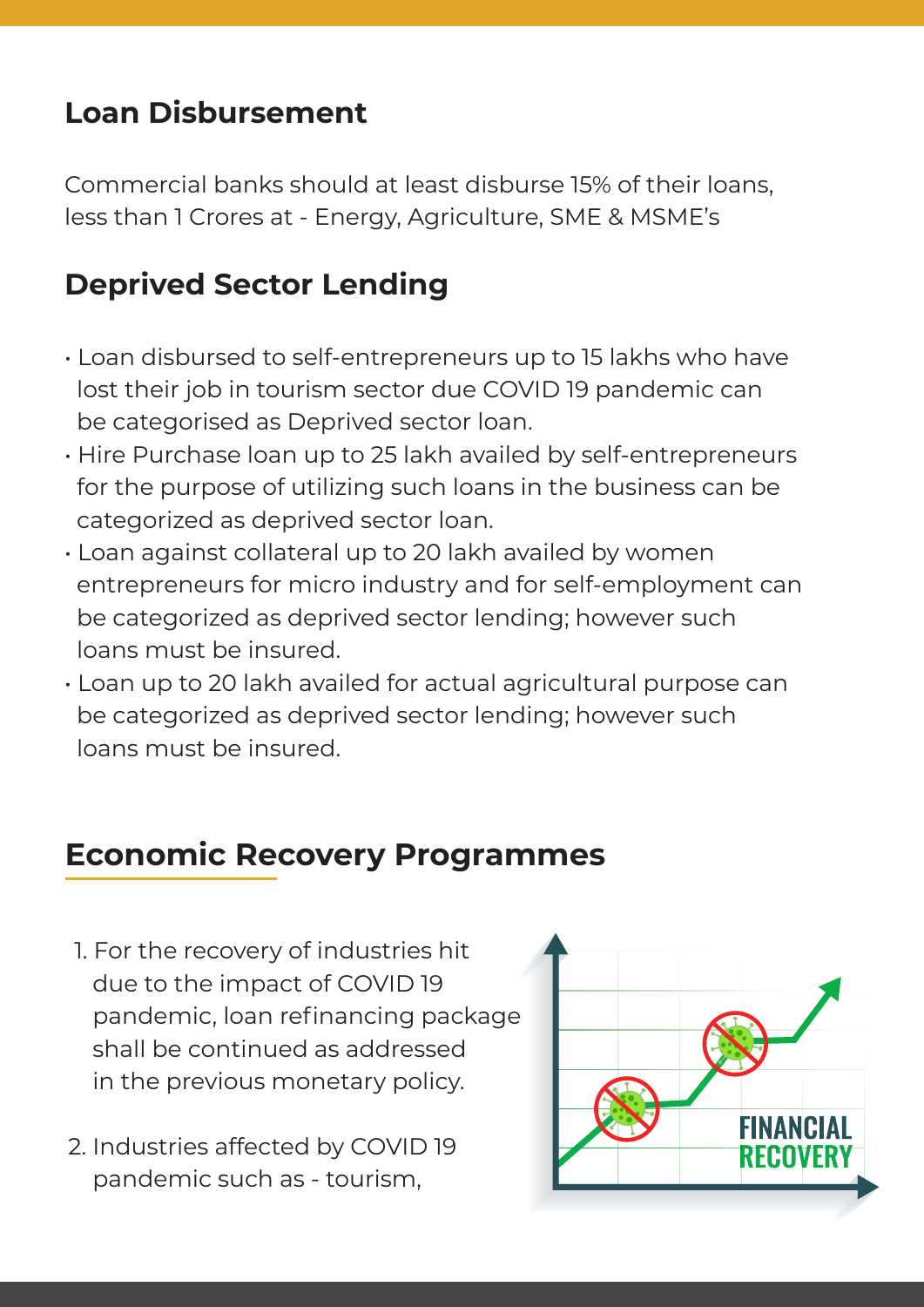media, travel, party palace, gym centres, cinema halls and entertainment sectors; loan shall be continued for recovery and continuation of such sectors.

- 3. Business loans that have been in net loss for 3 years can now be classified under watch list category, scrapping the previous provision of 2 years' net loss.
- 4. Arrangements will be made, at the discretion of BFIs, to reduce the instalment amount and extend the repayment period of debtors whose financial conditions and cash flow have been negatively affected by the COVID-19 pandemic.
- 5. Arrangements will be made, at the discretion of BFIs, to extend the payment period till Poush end 2078 of debtors who have not been able to pay EMI / EQI or other principal and/or interest by Ashad end, 2078 due to lockdown.
- 6. Arrangements will be made for industries severely affected by the COVID-19 pandemic, which are highly reliant on foreign travellers such as – hotel, travel, trekking, and aviation indus tries, for interest up to Ashad end 2078 to be kept separately and for such interest to not bear any additional charges.
- 7. Principal and interest that is due till Poush 2078, shall be ex tended by one year. Payment of such shall be payable in no less than 4 instalments. This provision shall be applicable to restaurants, party palace, public transport, educational institution, entertainment sector; similarly, this provision shall also be applicable to MSME's.
- 8. Banks have been given the flexibility to restructure loans that has been highly impacted by COVID 19 pandemic. The restructuring of such loans shall be decided by banks by the end of Poush End, 2078.
- 9. Additional loans up to 2 lakhs to be provided to public transport for operation and maintenance.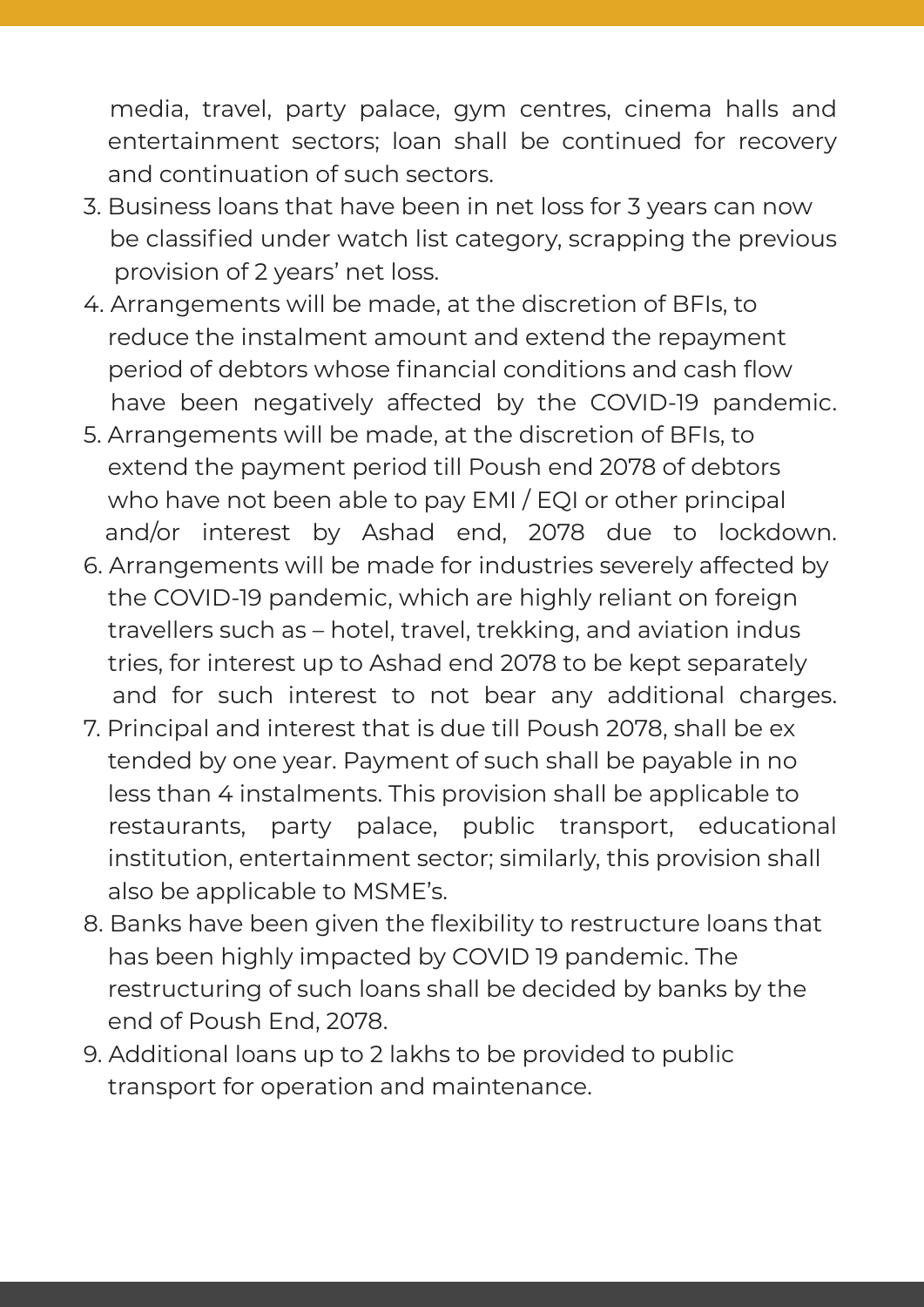## **Additional Provisions Loan**

1. Core Capital to deposit ratio has been scrapped and Credit to Deposit Ratio has now come in to affect. BFI's shall maintain Credit to Deposit not more than 90% by the end of Ashad End, 2079. Bonds and Debenture that are not part of capital shall be included in calculating CD ratio, details of which shall be decided in the upcoming days.



- 2. Consortium lending capacity limit has now been increased and set to loans above 2 Arba.
- 3. Sectorial loan limits which commercial banks had to maintain by the end of Ashad end 2078 shall be extended by one year, taking into consideration, the impact of COVID 19 pandemic.
- 4. Approval to capitalize interest by the end of Ashad end 2078, is not mandatory for projects under construction and under grace period pre-approved by NRB.
- 5. Margin Lending: Loan to value ratio unchanged.
- 6. To increase the accessibility of margin loans to small investors and to minimize the risk associated to such loans, an individual or institutional can borrow maximum of Rs 40 million from one BFI and the maximum of such loans shall not be more than Rs 120 Million.
- 7. Refinancing arrangement to be made for electric vehicle charging stations.
- 8. Access to credit to be made easier for construction of 100 bed hospitals in areas where such hospitals are not in place.
- 9. Access to credit to be made easier for industries which use local material.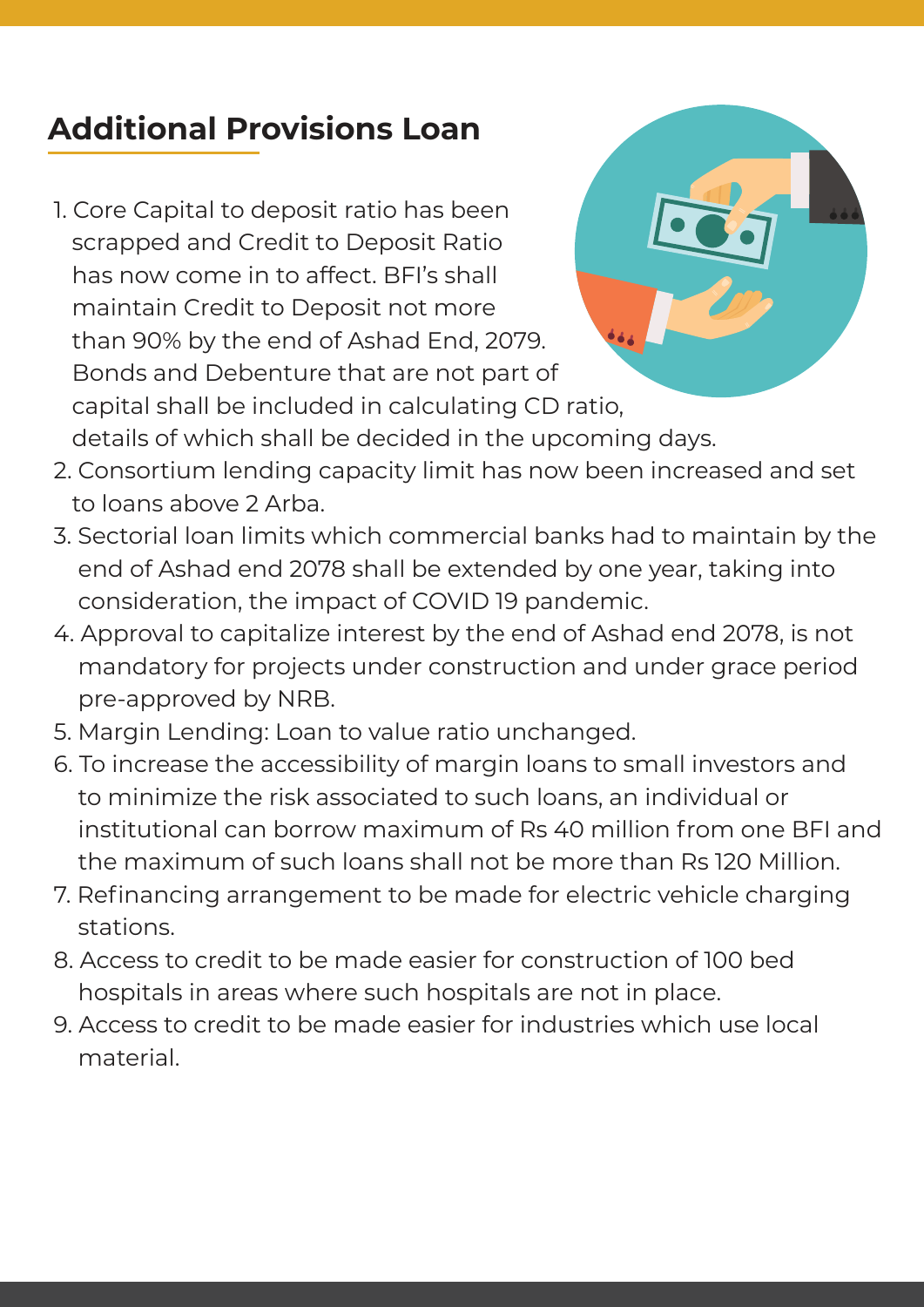## **Enhancing Financial Sector**



- 1. Merger and acquisition among BFI's shall be encouraged.
- 2. Changes shall be made in foreign exchange act and regulation. Likewise Banking Offense & Punishment Act shall also be changed.
- 3. If Commercial Banks merge with one another additional facilities as mentioned shall be applicable till Ashad End 2080.
	- a. Mandatory sectorial loan limit disbursement shall be extended by one year.
	- b. Cash Reserve ratio shall be reduced by 0.5 percent.
	- c. Statutory liquidity ratio shall be reduced by 1 percent.
	- d. Institutional deposit restriction to be increased by 5 percent.
	- e. Cooling period to be relaxed.
	- f. Interest spread to be increased by 1 percent.
	- g. At the time of joint operation, if CD ratio is above the regulatory requirement additional one year shall be provided to be in compliance with the regulatory requirement.
	- h. Post-Unified operation, NRB' sapproval is not required to merge or close any branch as long as there is one of the branch offices within the radius of one kilometer.
	- i. 'Fit and Proper Test' will not be mandatory for the promoter shareholders who hold 0.10 percent or less shares of the BFIs, in the event of selling such shares.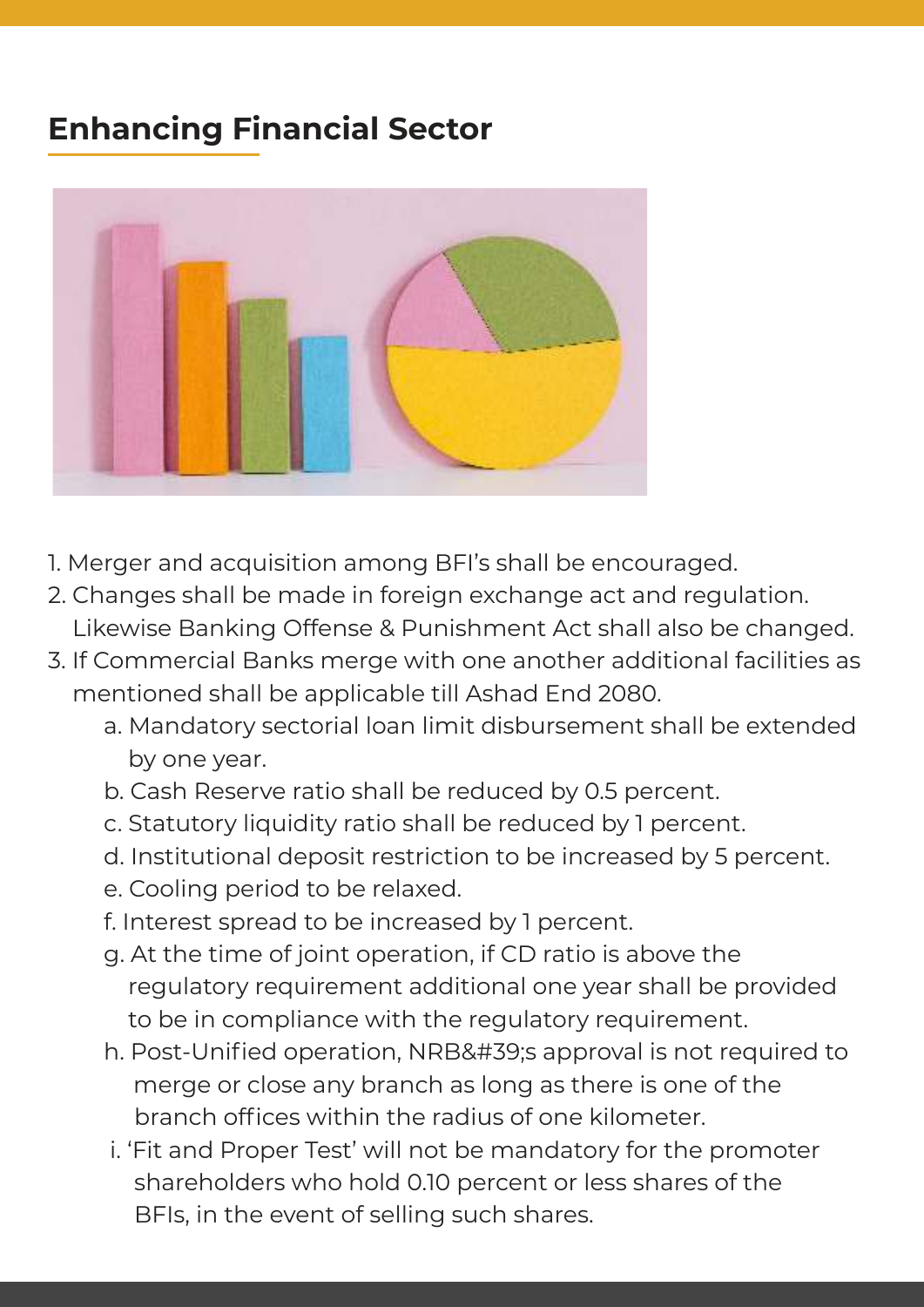4. Development banks and Finance companies that have been classified as problematic, if acquired by licensed BFI's, the above benefits discussed in point 3 shall be applicable.

### **Regulation and Supervision**

- 1. Counter cyclical buffer has been put on hold till Ashad End, 2079.
- 2. Arrangements shall be made to avail term loans at fixed interest rate, likewise arrangement shall be made to disclose such interest rate publicly.
- 3. Interest spread shall remain unchanged.

| <b>Bank Type</b>         | <b>Interest Spread</b> |
|--------------------------|------------------------|
| <b>Commercial Banks</b>  | $4.4\%$                |
| Development Banks        | 5.0%                   |
| <b>Finance Companies</b> | 5.0 %                  |

- 4. Calculation mechanism of base rate shall be revised. Premium charge above the base rate shall be at the discretion of BFI's. However, for SME loans up to 1 crore, premium above base rate cannot be more than 2%.
- 5. To strengthen the supervision of BFI's subsidiary, necessary arrangements shall be made with the concerned regulator.
- 6. Provision of blacklisting of loan clients shall be revisited.
- 7. The limit for maximum number of annual audit that can be performed by one audit firm shall come in effect after consultation with Nepal Chartered Accountant Association.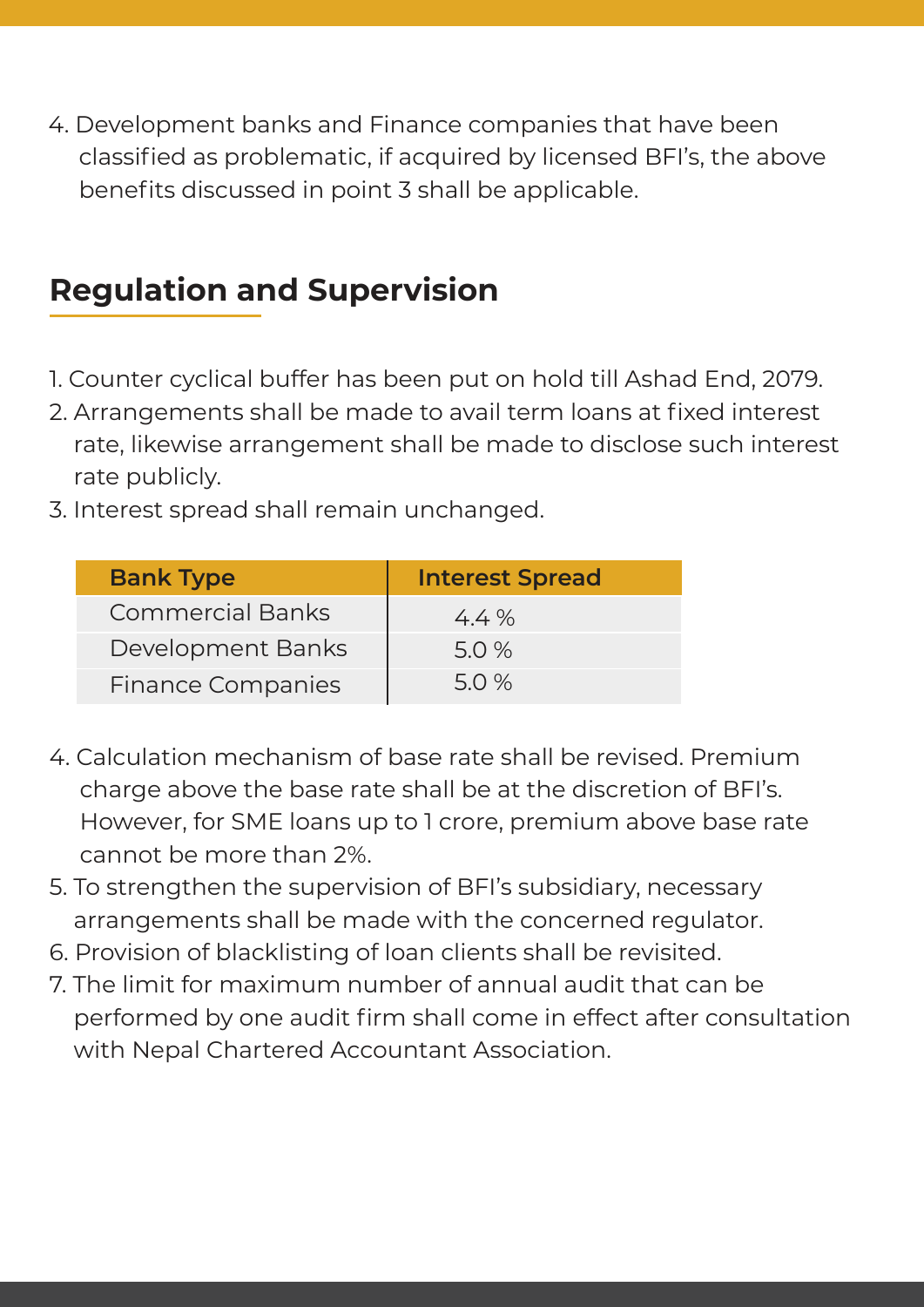## **Micro Finance Related**

- 1. If wholesale microfinance and retail microfinance merge with one another, the establishment post-merger can operate as both wholesale and retail microfinance.
- 2. If any commercial banks, development banks and finance companies have cross holding in microfinance companies, arrangements shall be made for such microfinance companies to go in merger or acquisition by Ashad End, 2079.